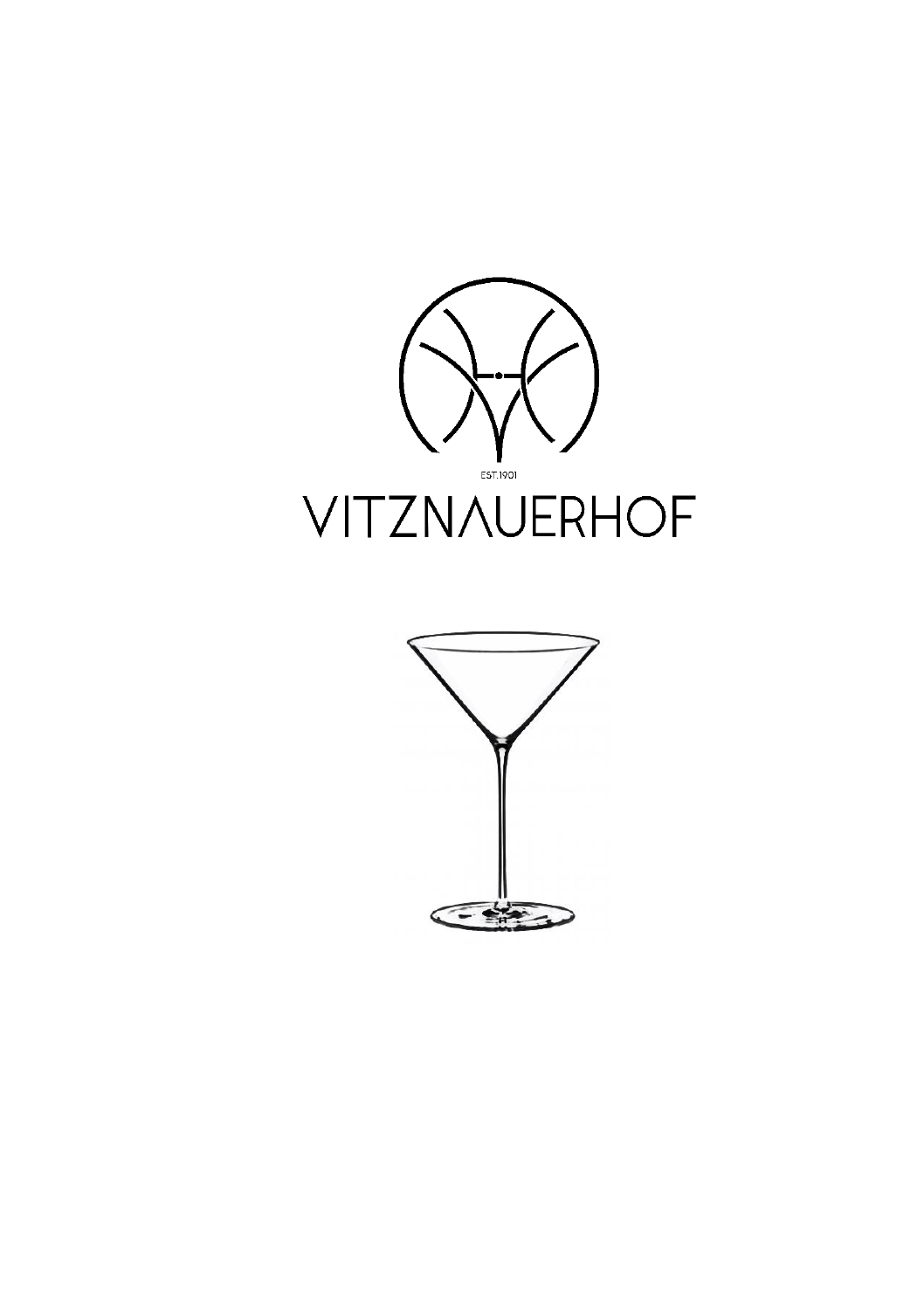



**MINERAL**

*MINERAL WATER*

| Knutwiler mit CO <sub>2</sub><br>Knutwiler ohne CO <sub>2</sub> | 50cl<br>75cl<br>50cl<br>75cl | <b>CHF</b><br><b>CHF</b><br><b>CHF</b><br><b>CHF</b> | 6.5<br>9<br>6.5<br>9 |
|-----------------------------------------------------------------|------------------------------|------------------------------------------------------|----------------------|
| <b>WASSER FÜR WASSER Leitungswasser</b>                         | 50cl<br>100cl                | <b>CHF</b><br><b>CHF</b>                             | 3<br>5               |
| <b>SOFT DRINKS</b><br><b>SOFT DRINKS</b>                        |                              |                                                      |                      |
| Zämä – Schweizer Bergkräuter Limonade                           | 33cl                         | <b>CHF</b>                                           | 7.5                  |
| Coca Cola   Cola Zero                                           | 33cl                         | <b>CHF</b>                                           | 6                    |
| Elmer Citro                                                     | 33cl                         | <b>CHF</b>                                           | 6                    |
| Orangina                                                        | 25cl                         | <b>CHF</b>                                           | 6                    |
| Rivella rot   blau                                              | 33cl                         | <b>CHF</b>                                           | 6                    |
| Apfelsaftschorle                                                | 33cl                         | <b>CHF</b>                                           | 6                    |
| Huus-Tee                                                        | 33cl                         | <b>CHF</b>                                           | 6                    |
| <b>Red Bull</b>                                                 | 25cl                         | <b>CHF</b>                                           | 6.5                  |
| Sanbitter                                                       | 10cl                         | <b>CHF</b>                                           | 6                    |
| Crodino                                                         | 10cl                         | <b>CHF</b>                                           | 6                    |
| Kandt Dry Tonic                                                 | 20cl                         | <b>CHF</b>                                           | $\overline{7}$       |
| Thomas Henry Tonic                                              | 20cl                         | <b>CHF</b>                                           | 6                    |
| Thomas Henry Bitter Lemon                                       | 20cl                         | <b>CHF</b>                                           | 6                    |
| Thomas Henry Ginger Ale                                         | 20cl                         | <b>CHF</b>                                           | 6                    |
| Thomas Henry Spicy Ginger                                       | 20cl                         | <b>CHF</b>                                           | 6                    |

#### **SÄFTE** *JUICES*

| JUIULO      |      |            |   |
|-------------|------|------------|---|
| Orangensaft | 20cl | <b>CHF</b> | 6 |
| Ananassaft  | 20cl | CHF        | 6 |
| Tomatensaft | 20cl | CHF        | 6 |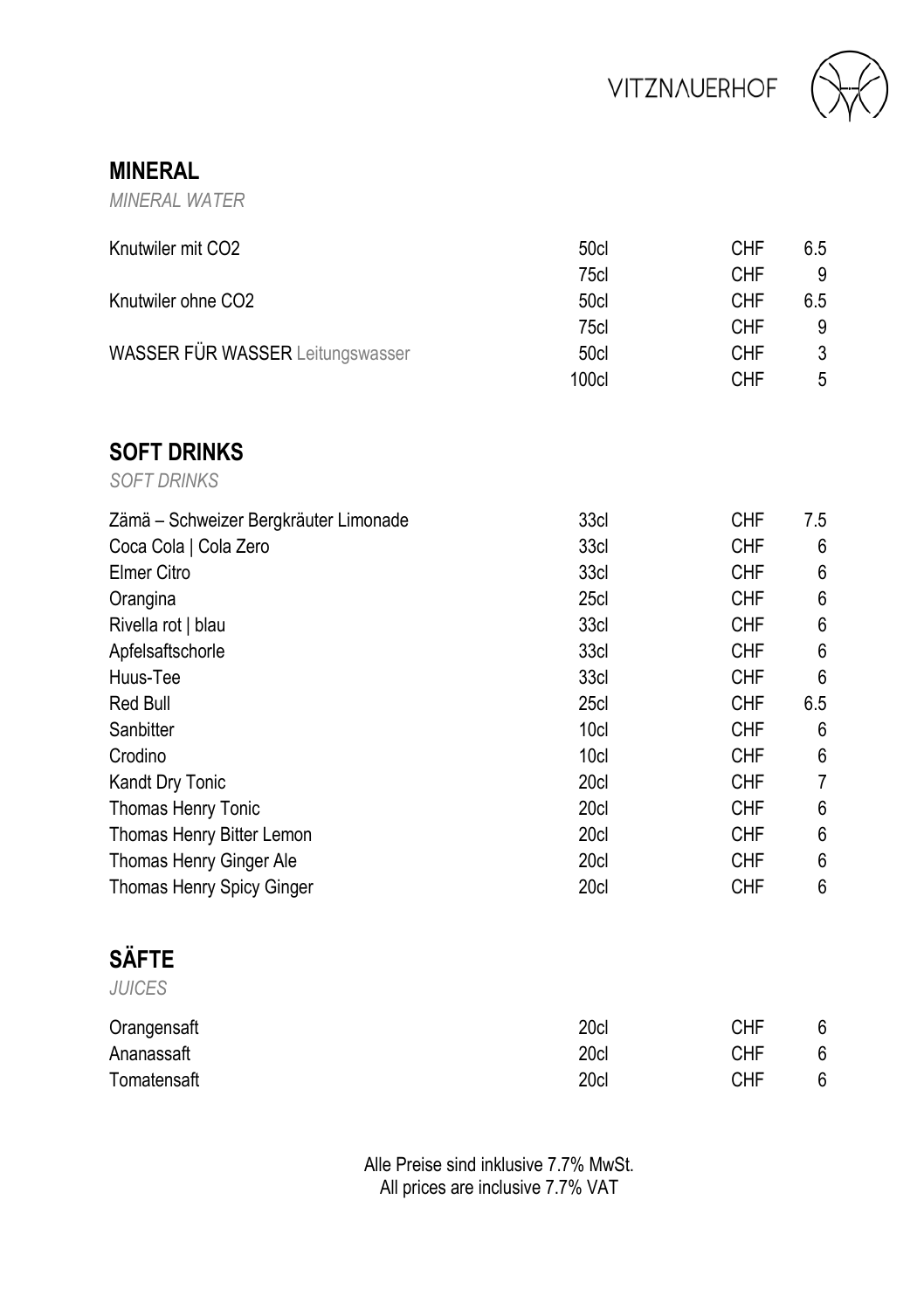



#### **BIER**

| Vitznauer Bier - naturtrüb       | 33cl             | <b>CHF</b> | 7   |
|----------------------------------|------------------|------------|-----|
| Vuurzee Bier «Cuvée de Prestige» | 15c <sub>l</sub> | <b>CHF</b> | 14  |
|                                  | 75cl             | <b>CHF</b> | 65  |
| Baarer Goldmandli Premium Hell   | 33cl             | <b>CHF</b> | 7   |
| Baarer Erdmandli Zuger Amber     | 33cl             | <b>CHF</b> | 7   |
| Appenzeller Schwarzer Kristall   | 33cl             | <b>CHF</b> | 7.5 |
| Einsiedler Radler                | 33cl             | <b>CHF</b> | 7   |
| Feldschlösschen Hopfenperle      | 33cl             | <b>CHF</b> | 6   |
| Feldschlösschen Weizen           | 33cl             | <b>CHF</b> | 6   |
| Feldschlösschen Alkoholfrei      | 33cl             | <b>CHF</b> | 6   |

## **APERITIFS & BITTERS**

| Appenzeller              | 29 Vol. % | 4cl | <b>CHF</b> | 8  |
|--------------------------|-----------|-----|------------|----|
| Jägermeister             | 35 Vol. % | 4cl | <b>CHF</b> | 8  |
| <b>Braulio</b>           | 21 Vol. % | 4cl | <b>CHF</b> | 8  |
| Campari                  | 21 Vol. % | 4cl | <b>CHF</b> | 8  |
| Ramazotti                | 30 Vol. % | 4cl | <b>CHF</b> | 8  |
| Cynar                    | 16 Vol. % | 4cl | <b>CHF</b> | 8  |
| Averna                   | 11 Vol. % | 4cl | <b>CHF</b> | 8  |
| Fernet Branca            | 40 Vol. % | 4cl | <b>CHF</b> | 8  |
| Absinthe Duplais Blanche | 60 Vol. % | 4cl | <b>CHF</b> | 12 |

### **VITZNAUERHOF SIGNATURE DRINKS**

| <b>MOUNT RIGI SOUR</b><br>Mount Rigi   Zitronensaft   Zuckersirup   frischer Ingwer   Eiweiss | CHE. | 18 |
|-----------------------------------------------------------------------------------------------|------|----|
| #LIFEISBETTERATTHELAKE<br>Blackmoon Gin   Tonic   Mango   Zitrone                             | CHE. | 18 |
| #LAKEBREEZE alkoholfrei<br>Kirschsaft   Ginger Ale   Brombeersirup   Zitrone   frische Beeren | CHE. | 12 |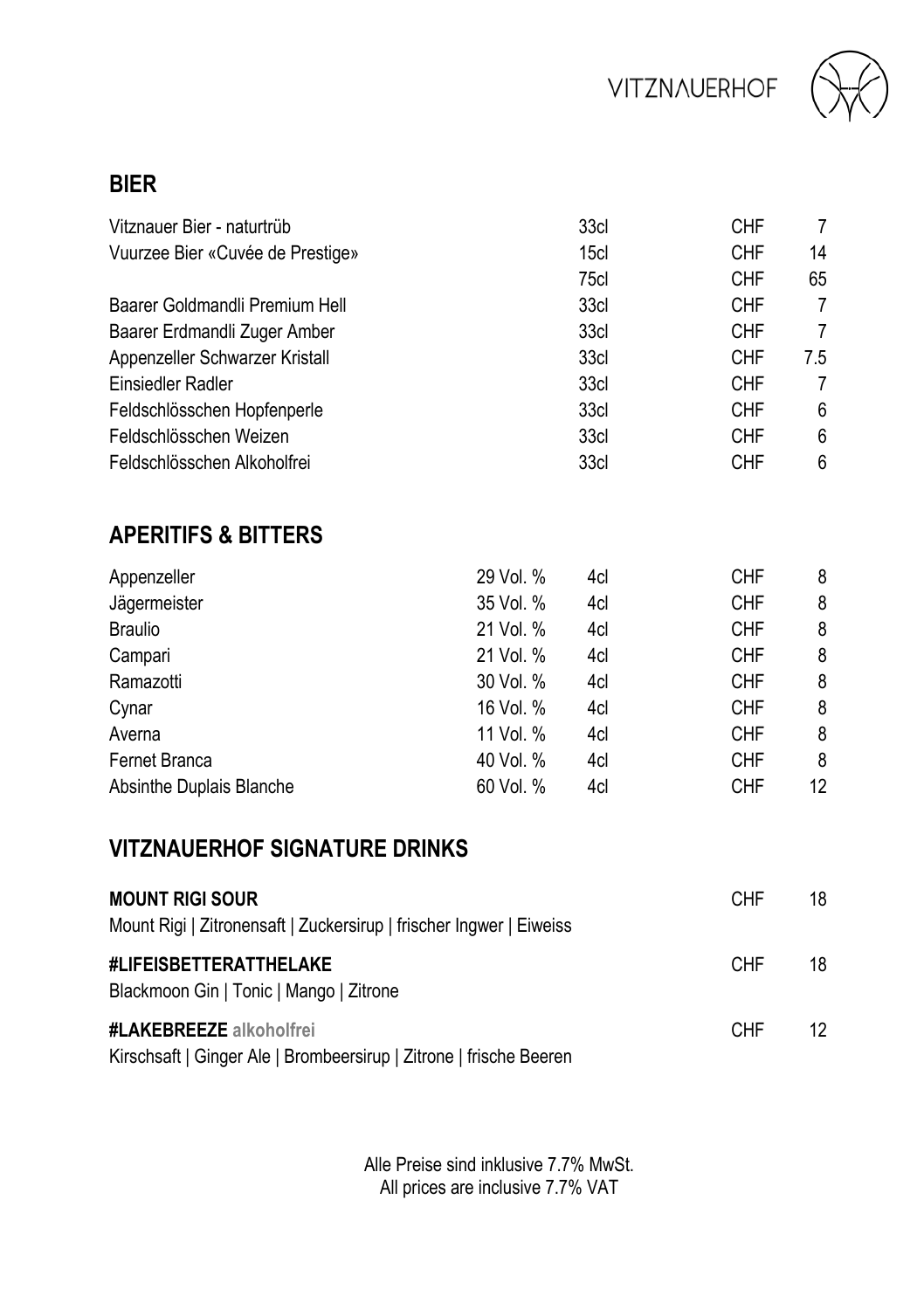VITZNAUERHOF



## **VIRGIN COCKTAILS**

| <b>IPANEMA</b><br>Ginger Ale   Rohrzucker   Limette                   | <b>CHF</b> | 12 |
|-----------------------------------------------------------------------|------------|----|
| <b>VIRGIN HUGO</b><br>Alkoholfreier Prosecco   Soda   Limette   Minze | <b>CHF</b> | 12 |
| <b>CLASSIC COCKTAILS</b>                                              |            |    |
| <b>APEROL SPRITZ</b><br>Aperol   Prosecco   Soda                      | <b>CHF</b> | 14 |
| <b>HUGO</b><br>Holunderblütensirup   Prosecco   Soda   Minze          | <b>CHF</b> | 14 |
| <b>GESPRITZTER SÜSS/SAUER</b>                                         | <b>CHF</b> | 12 |
| <b>ESPRESSO MARTINI</b><br>Vodka   Kahlua   Espresso   Zuckersirup    | <b>CHF</b> | 20 |
| <b>DRY MARTINI</b><br>Gin   Wermut   Zitrone/Olive                    | <b>CHF</b> | 18 |
| <b>NEGRONI</b><br>Gin   Martini Rosso   Campari                       | <b>CHF</b> | 18 |
| <b>DIVERSE SOURS</b><br>Whiskey   Amaretto   Mount Rigi               | <b>CHF</b> | 18 |
| <b>MOSCOW MULE</b><br>Vodka   Spicy Ginger   Gurke   Limette   Minze  | <b>CHF</b> | 18 |
| <b>LONDON MULE</b><br>Gin   Spicy Ginger   Limette   Minze            | <b>CHF</b> | 18 |
| <b>MOJITO</b><br>Rum   Soda   Rohrzucker   Limette   Minze            | <b>CHF</b> | 18 |
| <b>CAIPIRIÑHA</b><br>Cachaça   Rohrzucker   Limette                   | <b>CHF</b> | 18 |
|                                                                       |            |    |

 $\epsilon$   $\epsilon$   $\epsilon$  is  $\epsilon$  nichts dapendents Ful profession and intellectual prices in the proof of the T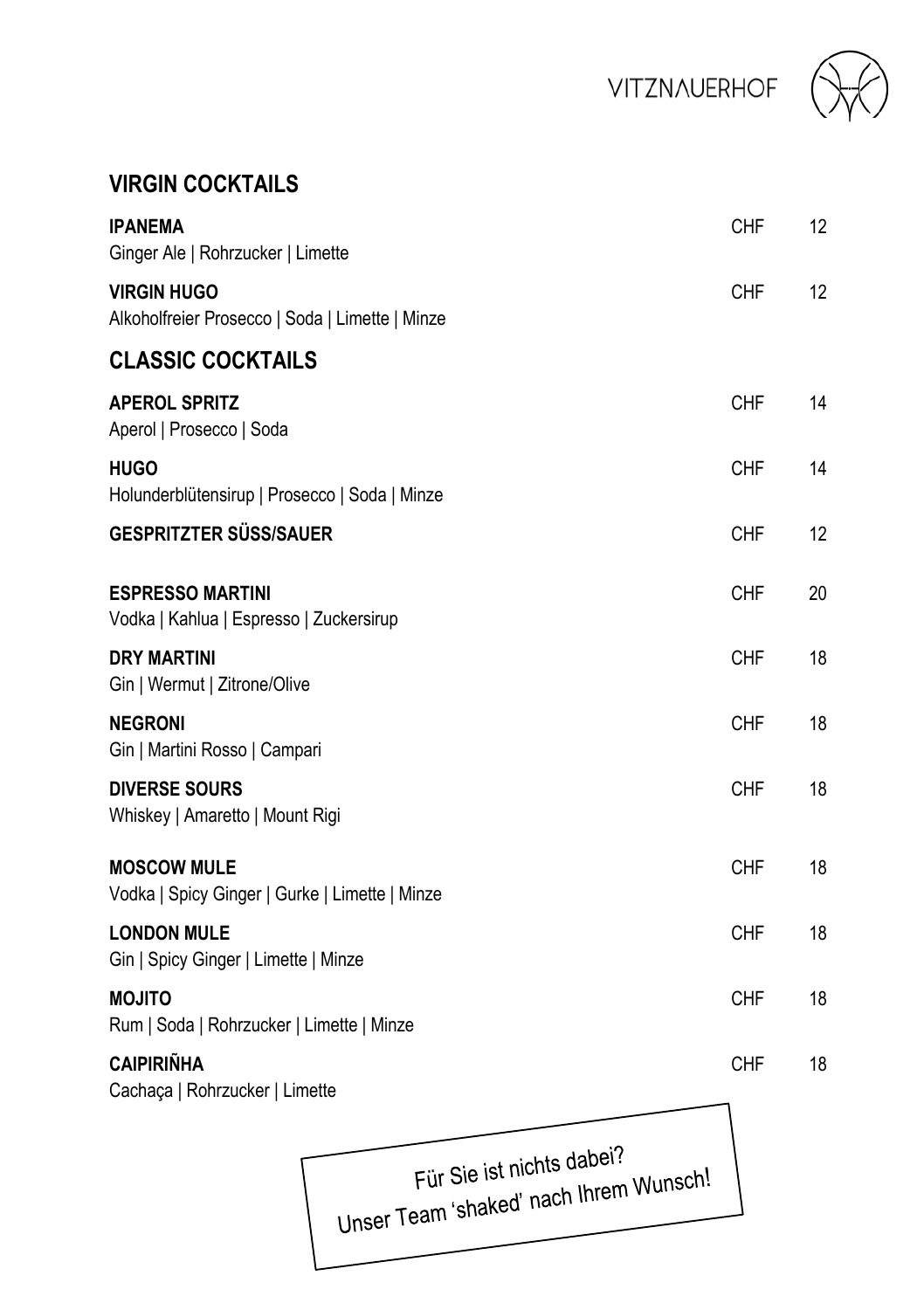# **VITZNAUERHOF**



| <b>SCHAUMWEIN</b><br><b>SPARKI ING WINF</b>                                                                                   | 1dl  | 5dl  | 7.5d |
|-------------------------------------------------------------------------------------------------------------------------------|------|------|------|
| EMOZIONE BRUT FRANCIACORTA MILLESIMATO                                                                                        | 14   |      | 85   |
| Chardonnay   Pinot Noir   Pinot Bianco - Villa Franciacorta, Italien<br>BOKÈ ROSÈ BRUT FRANCIACORTA MILLESIMATO               | 16   |      | 95   |
| Chardonnay   Pinot Noir - Villa Franciacorta, Italien<br>PROSECCO ASOLO SUPERIORE<br>Glera - Borgo San Pietro, Italien        | 10   |      | 65   |
| <b>WEISSWEIN</b><br><b>WHITE WINE</b>                                                                                         |      |      |      |
| VARENHEIT WHITE EDITION<br>Chasselas   Riesling-Silvaner - Varonier, Schweiz                                                  | 8.5  | 42.5 | 60   |
| <b>VIOGNIER</b>                                                                                                               | 10.5 | 52.5 | 72   |
| Merlot - Kopp-von der Crone, Schweiz<br>SAUVIGNON BLANC «LES MARIES»<br>Sauvignon Blanc - Domaine de la Baume, Frankreich     | 9    | 45   | 65   |
| <b>ROSÉWEIN</b><br>ROSÉ WINE                                                                                                  |      |      |      |
| ROSÉ EDITION 120 JAHRE VITZNAUERHOF<br>Pinot Noir - Erich Meier, Schweiz                                                      | 12   | 60   | 80   |
| <b>ROTWEIN</b><br><b>RFD WINF</b>                                                                                             |      |      |      |
| <b>VARENHEIT EDITION RED</b>                                                                                                  | 8.5  | 42.5 | 60   |
| Cornalin   Pinot Noir   Malbec - Varonier, Schweiz<br><b>GOTA</b>                                                             | 11.5 | 57.5 | 80   |
| Merlot - Kopp-von der Crone, Schweiz<br><b>RESERVE DEL CONTE</b><br>Lagrein   Cabernet Sauvignon   Merlot - Manincor, Italien | 9    | 45   | 65   |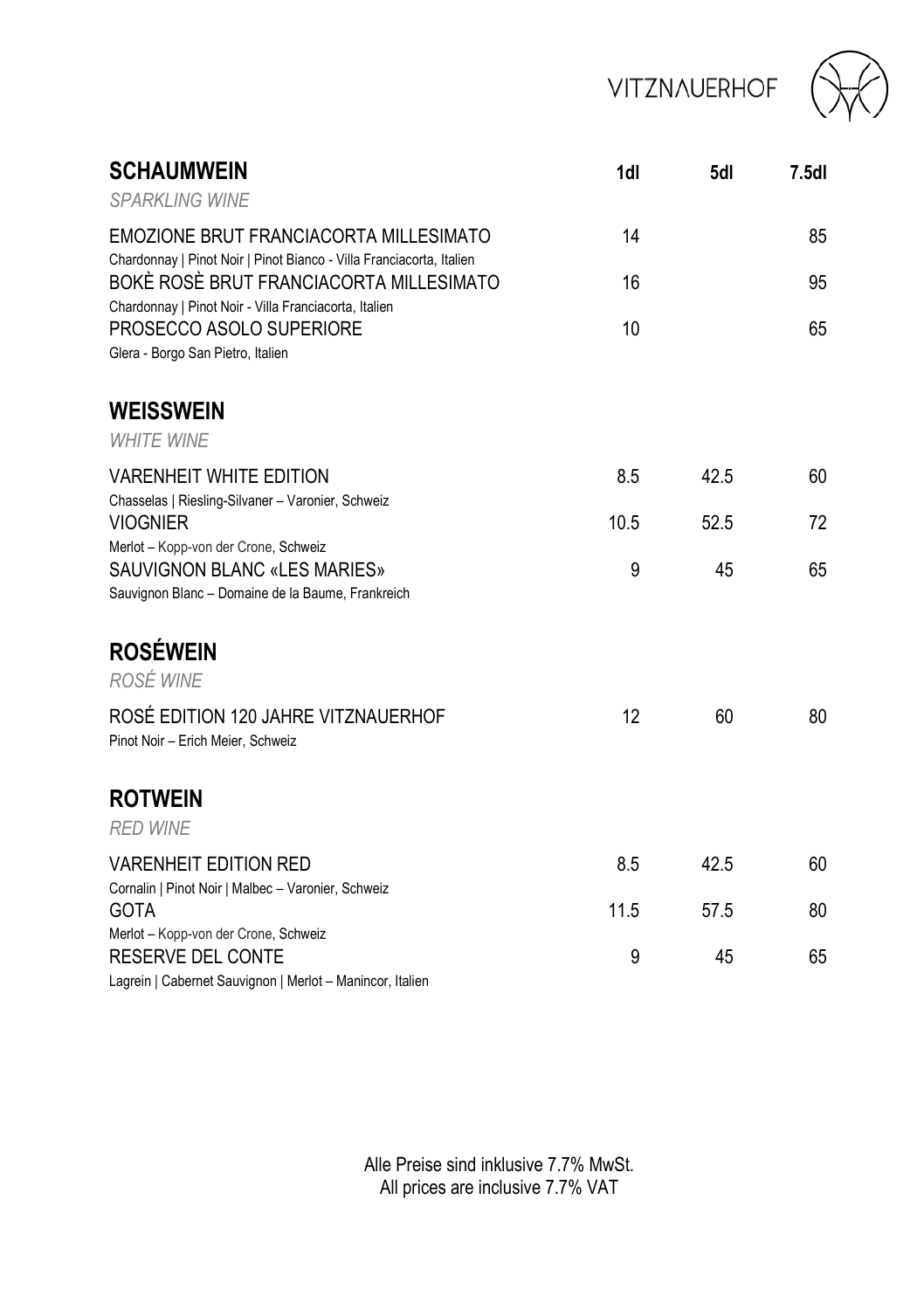



### **VERMOUTH**

| Martini bianco                        | 15 Vol. % | 4cl  | <b>CHF</b> | 8               |
|---------------------------------------|-----------|------|------------|-----------------|
| Martini rosso                         | 15 Vol. % | 4cl  | <b>CHF</b> | 8               |
| <b>Lillet Blanc</b>                   | 17 Vol. % | 4cl  | <b>CHF</b> | 12 <sup>2</sup> |
| <b>PORT &amp; SHERRY</b>              |           |      |            |                 |
| Graham's Six Grapes Reserve           | 20 Vol. % | 4 cl | <b>CHF</b> | 9               |
| Graham's 10 J. Tawny Port             | 20 Vol. % | 4 cl | <b>CHF</b> | 12 <sup>°</sup> |
| Sherry Tio Pepe                       | 15 Vol. % | 4 cl | <b>CHF</b> | 9               |
| <b>DIGESTIFS</b> Urs Hecht Collection |           |      |            |                 |
| Vieille Prune Barrique                | 40 Vol. % | 2cl  | <b>CHF</b> | 11              |
| Vieille Apricot Barrique              | 40 Vol. % | 2cl  | <b>CHF</b> | 12              |
| Vieille Williams Barrique             | 40 Vol. % | 2cl  | <b>CHF</b> | 12              |
| Luzerner Williamsbrand                | 40 Vol. % | 2cl  | <b>CHF</b> | 12              |
| Kirsch Teresa Barrique                | 40 Vol. % | 2cl  | <b>CHF</b> | 12              |
| <b>GRAPPA</b>                         |           |      |            |                 |
| Grappa Villa de Varda Moscato         | 40 Vol. % | 2cl  | <b>CHF</b> | 14              |
| Grappa Villa de Varda Pinot Nero      | 40 Vol. % | 2cl  | <b>CHF</b> | 14              |
| Grappa Villa de Varda Triè            | 40 Vol. % | 2cl  | <b>CHF</b> | 14              |
| Grappa Villa de Varda Amarone         | 40 Vol. % | 2cl  | <b>CHF</b> | 16              |
| Grappa di Brunello Aldobrandini       | 43 Vol. % | 2cl  | <b>CHF</b> | 16              |
| Grappa Poli di Sassicaia              | 40 Vol. % | 2cl  | <b>CHF</b> | 17              |
| COGNAC / CALVADOS / ARMAGNAC          |           |      |            |                 |
| Hennessy XO                           | 40 Vol. % | 2cl  | <b>CHF</b> | 29              |
| Rémy Martin Cognac VSOP               | 40 Vol. % | 2cl  | <b>CHF</b> | 14              |
| Morin Père et Fils Calvados           | 40 Vol. % | 2cl  | <b>CHF</b> | 10              |
| Grand Armagnac Napoléon               | 40 Vol. % | 2cl  | <b>CHF</b> | 13              |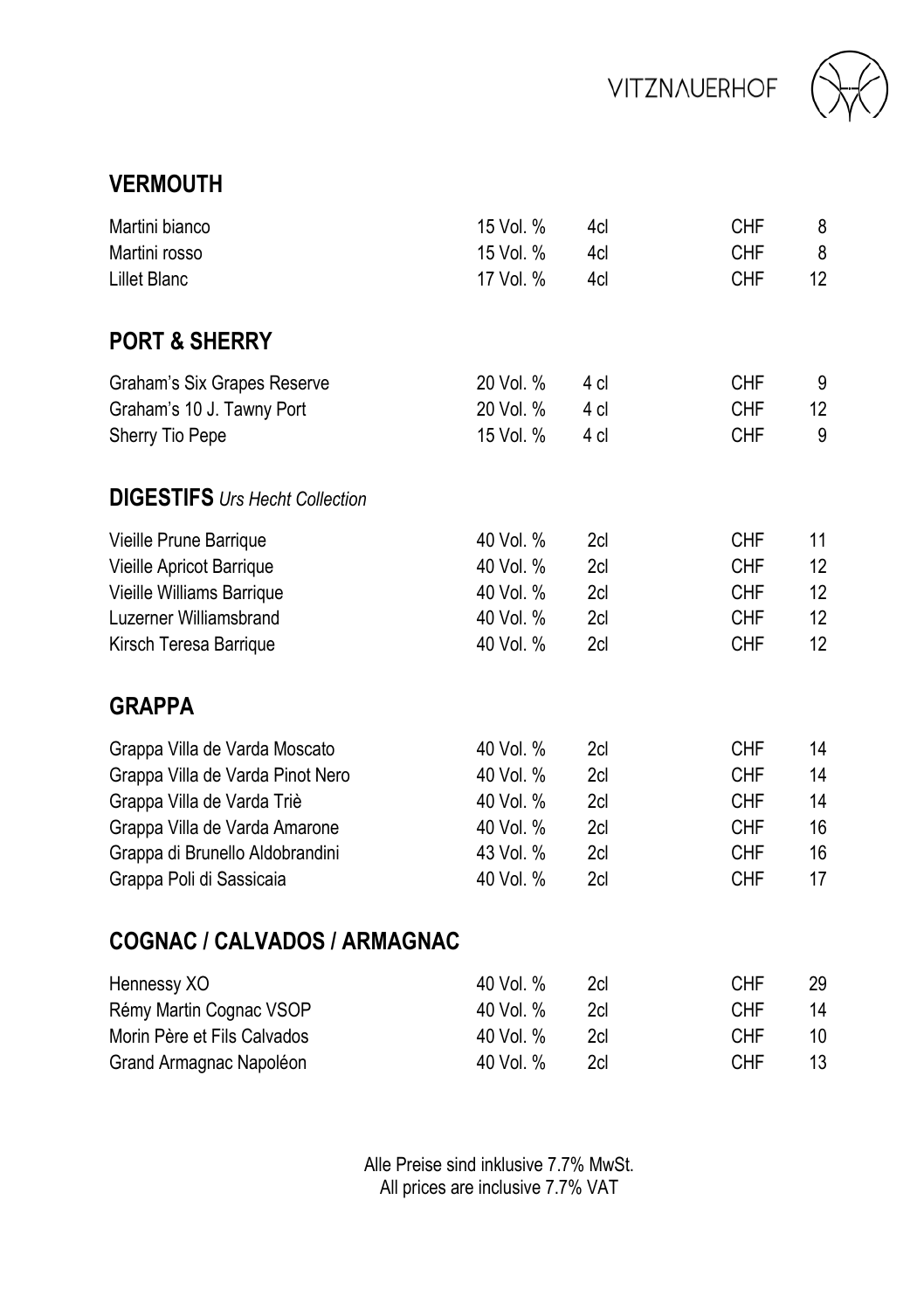**VITZNAUERHOF** 



## **LIKÖR**

| Bailey's Irish Cream           | 17 Vol. %   | 4cl | <b>CHF</b> | 10              |
|--------------------------------|-------------|-----|------------|-----------------|
| Kahlúa                         | 20 Vol. %   | 4cl | <b>CHF</b> | 10              |
| Amaretto di Saronno            | 28 Vol. %   | 4cl | <b>CHF</b> | 10              |
| <b>Grand Marnier</b>           | 40 Vol. %   | 4cl | <b>CHF</b> | 10              |
| Cointreau                      | 40 Vol. %   | 4cl | <b>CHF</b> | 10              |
| Likör 43                       | 31 Vol. %   | 4cl | <b>CHF</b> | 10              |
| Sambuca Molinari               | 40 Vol. %   | 4cl | <b>CHF</b> | 10              |
| Limoncello Russo               | 30 Vol. %   | 4cl | <b>CHF</b> | 10              |
| <b>GIN</b>                     |             |     |            |                 |
| <b>Bombay Sapphire</b>         | 40 Vol. %   | 4cl | <b>CHF</b> | 13              |
| Monkey 47                      | 47 Vol. %   | 4cl | <b>CHF</b> | 14              |
| Hendricks Gin                  | 41 Vol. %   | 4cl | <b>CHF</b> | 14              |
| Blackmoon Gin Spirit of Sicily | 40 Vol. %   | 4cl | <b>CHF</b> | 15              |
| Sail Gin                       | 44 Vol. %   | 4cl | <b>CHF</b> | 18              |
| Tschin                         | 40 Vol. %   | 4cl | <b>CHF</b> | 18              |
| <b>WODKA</b>                   |             |     |            |                 |
| Chinggis Khan                  | 40 Vol. %   | 4cl | <b>CHF</b> | 14              |
| Absolut Vodka                  | 40 Vol. %   | 4cl | <b>CHF</b> | 12 <sup>2</sup> |
| Belvedere                      | 37.5 Vol. % | 4cl | <b>CHF</b> | 16              |
| <b>RUM</b>                     |             |     |            |                 |
| Havana Club 3 Year Anejo       | 37.5 Vol. % | 4cl | <b>CHF</b> | 14              |
| Havana Club Anejo Reserva      | 40 Vol. %   | 4cl | <b>CHF</b> | 16              |
| <b>Studers Old Barrel</b>      | 44.8 Vol. % | 4cl | <b>CHF</b> | 16              |
| Plantation Barbados Rum XO     | 40 Vol. %   | 4cl | <b>CHF</b> | 19              |
| Zacapa 23 J.                   | 40 Vol. %   | 4cl | <b>CHF</b> | 19              |
| Zacapa XO                      | 40 Vol. %   | 4cl | <b>CHF</b> | 28              |
| <b>TEQUILA</b>                 |             |     |            |                 |
| Cuervo Especial Silver         | 38 Vol. %   | 4cl | <b>CHF</b> | 12              |
| Cuervo Especial Reposado       | 38 Vol. %   | 4cl | <b>CHF</b> | 14              |
|                                |             |     |            |                 |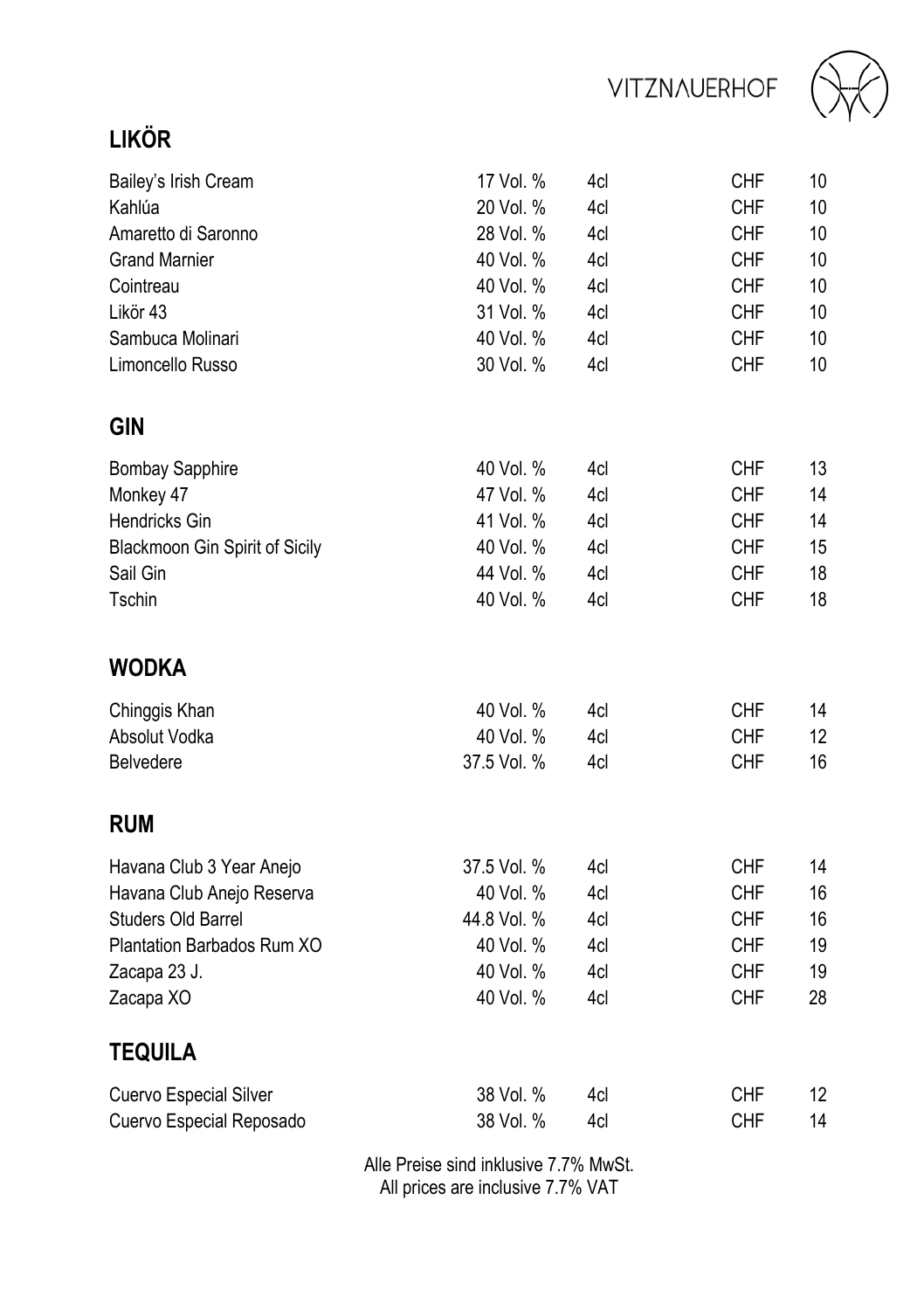

## **WHISKY & SCOTCH**

| Jack Daniel's Whiskey No. 7          | 40 Vol. % | 4cl | <b>CHF</b> | 14 |
|--------------------------------------|-----------|-----|------------|----|
| Canadian Club                        | 40 Vol. % | 4cl | <b>CHF</b> | 14 |
| <b>Tullamore Dew</b>                 | 40 Vol. % | 4cl | <b>CHF</b> | 15 |
| Johnnie Walker Black Label 12 J.     | 40 Vol. % | 4cl | <b>CHF</b> | 16 |
| Talisker 10 J.                       | 46 Vol. % | 4cl | <b>CHF</b> | 18 |
| Chivas Regal 12 J.                   | 40 Vol. % | 4cl | <b>CHF</b> | 16 |
| The Glenlivet 12 J.                  | 40 Vol. % | 4cl | <b>CHF</b> | 18 |
| Glenfiddich 12 J.                    | 40 Vol. % | 4cl | <b>CHF</b> | 18 |
| Laphroaig 10 J.                      | 40 Vol. % | 4cl | <b>CHF</b> | 18 |
| Dalwhinnie 15 J.                     | 43 Vol. % | 4cl | <b>CHF</b> | 19 |
| Lagavulin                            | 43 Vol. % | 4cl | <b>CHF</b> | 19 |
| Säntis Malt Edition Alpstein         | 47 Vol. % | 4cl | <b>CHF</b> | 19 |
| Vitznauer «Lok 7» Single Malt Whisky | 43 Vol. % | 4cl | <b>CHF</b> | 28 |

## **SIROCCO TEE**

*SIROCCO TEA*

| Ceylon Sunrise «Bio English Breakfast»                             | <b>CHF</b> | 6 |
|--------------------------------------------------------------------|------------|---|
| Gentle Blu «Bio Earl Grey»                                         | <b>CHF</b> | 6 |
| Purple Breeze «Bio-Darjeeling»                                     | <b>CHF</b> | 6 |
| Japanese Sencha «Japanischer Bio Grüntee»                          | <b>CHF</b> | 6 |
| White Silver Needle «Weisser Bio-Jasmintee»                        | <b>CHF</b> | 6 |
| Jade Oolong «Bio Oolongtee»                                        | <b>CHF</b> | 6 |
| Verbena «Bio Verveinetee»                                          | <b>CHF</b> | 6 |
| Piz Palü «Schweizer Bio Kräutertee»                                | CHF        | 6 |
| Maroccan Mint «Marokkanischer Bio Minzentee»                       | CHF        | 6 |
| Red Kiss «Bio Früchtetee»                                          | CHF        | 6 |
| Camomile Orange Blossoms «Bio Kamillentee mit Orangenblüten»       | <b>CHF</b> | 6 |
| Winter Moments «Kräuter-Gewürzteemischung aromatisiert mit Orange» | <b>CHF</b> | 6 |
|                                                                    |            |   |